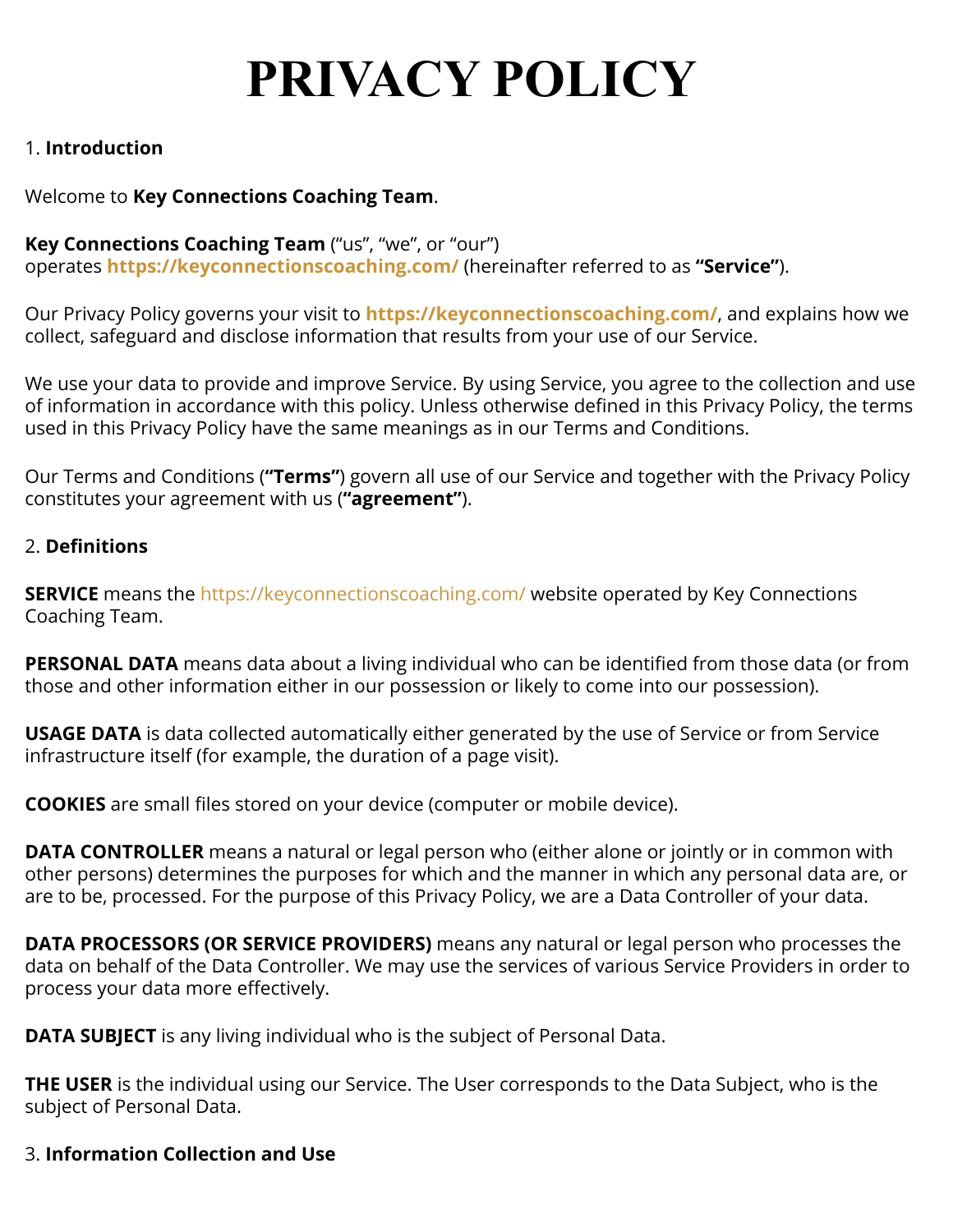We collect several different types of information for various purposes to provide and improve our Service to you.

# 4. **Types of Data Collected**

## **Personal Data**

While using our Service, we may ask you to provide us with certain personally identifiable information that can be used to contact or identify you (**"Personal Data"**). Personally identifiable information may include, but is not limited to:

- 0.1. Email address
- 0.2. First name and last name
- 0.3. Phone number
- 0.4. Address, Country, State, Province, ZIP/Postal code, City
- 0.5. Cookies and Usage Data

We may use your Personal Data to contact you with newsletters, marketing or promotional materials and other information that may be of interest to you. You may opt out of receiving any, or all, of these communications from us by following the unsubscribe link.

## **Usage Data**

We may also collect information that your browser sends whenever you visit our Service or when you access Service by or through any device (**"Usage Data"**).

This Usage Data may include information such as your computer's Internet Protocol address (e.g. IP address), browser type, browser version, the pages of our Service that you visit, the time and date of your visit, the time spent on those pages, unique device identifiers and other diagnostic data.

When you access Service with a device, this Usage Data may include information such as the type of device you use, your device unique ID, the IP address of your device, your device operating system, the type of Internet browser you use, unique device identifiers and other diagnostic data.

## **Tracking Cookies Data**

We use cookies and similar tracking technologies to track the activity on our Service and we hold certain information.

Cookies are files with a small amount of data which may include an anonymous unique identifier. Cookies are sent to your browser from a website and stored on your device. Other tracking technologies are also used such as beacons, tags and scripts to collect and track information and to improve and analyze our Service.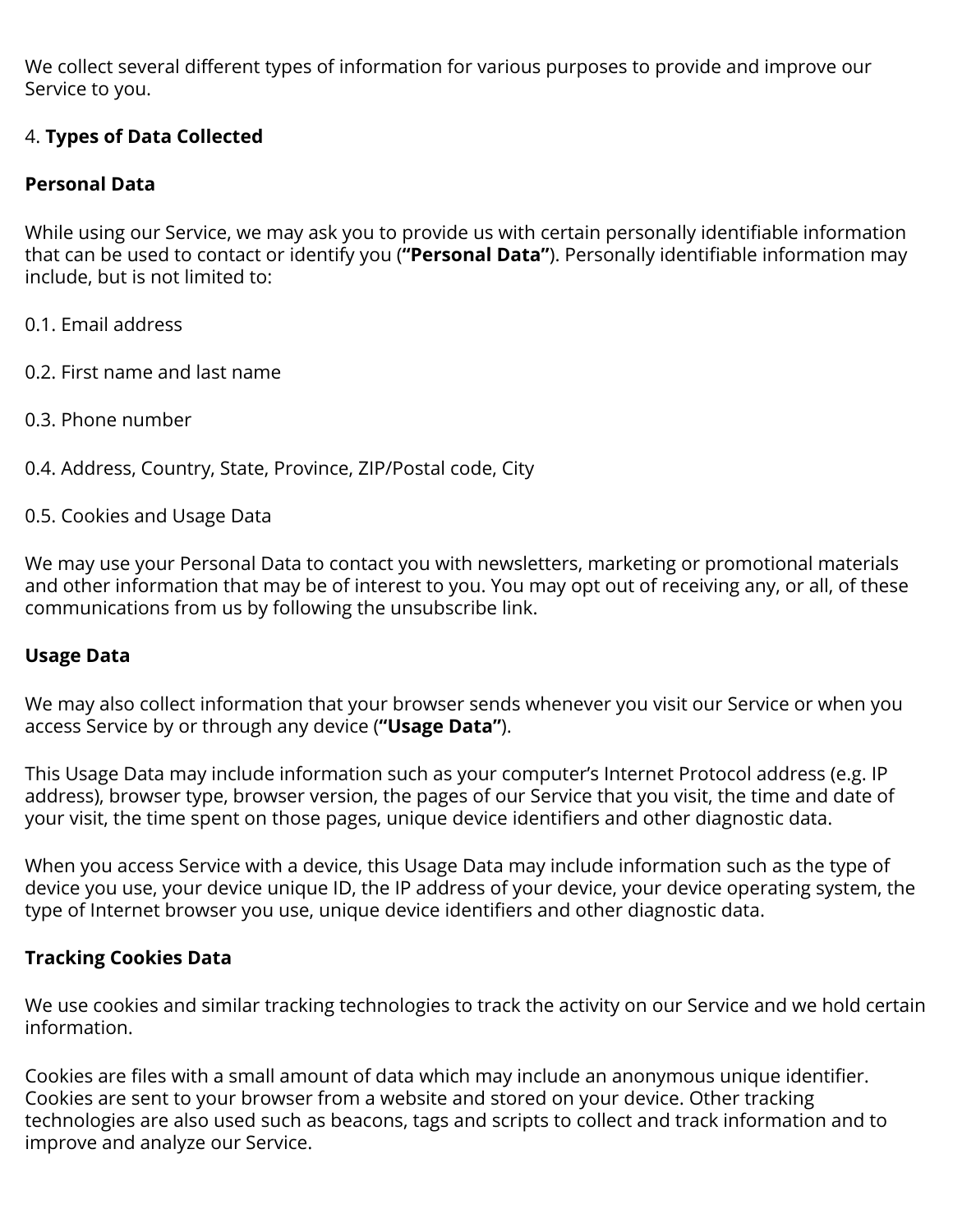You can instruct your browser to refuse all cookies or to indicate when a cookie is being sent. However, if you do not accept cookies, you may not be able to use some portions of our Service.

Examples of Cookies we use:

0.1. **Session Cookies:** We use Session Cookies to operate our Service.

0.2. **Preference Cookies:** We use Preference Cookies to remember your preferences and various settings.

0.3. **Security Cookies:** We use Security Cookies for security purposes.

0.4. **Advertising Cookies:** Advertising Cookies are used to serve you with advertisements that may be relevant to you and your interests.

# **Other Data**

While using our Service, we may also collect the following information: sex, age, date of birth, place of birth, passport details, citizenship, registration at place of residence and actual address, telephone number (work, mobile), details of documents on education, qualification, professional training, employment agreements, [NDA agreements](https://policymaker.io/non-disclosure-agreement/), information on bonuses and compensation, information on marital status, family members, social security (or other taxpayer identification) number, office location and other data.

# 5. **Use of Data**

Key Connections Coaching Team uses the collected data for various purposes:

- 0.1. to provide and maintain our Service;
- 0.2. to notify you about changes to our Service;
- 0.3. to allow you to participate in interactive features of our Service when you choose to do so;
- 0.4. to provide customer support;
- 0.5. to gather analysis or valuable information so that we can improve our Service;
- 0.6. to monitor the usage of our Service;
- 0.7. to detect, prevent and address technical issues;
- 0.8. to fulfil any other purpose for which you provide it;

0.9. to carry out our obligations and enforce our rights arising from any contracts entered into between you and us, including for billing and collection;

0.10. to provide you with notices about your account and/or subscription, including expiration and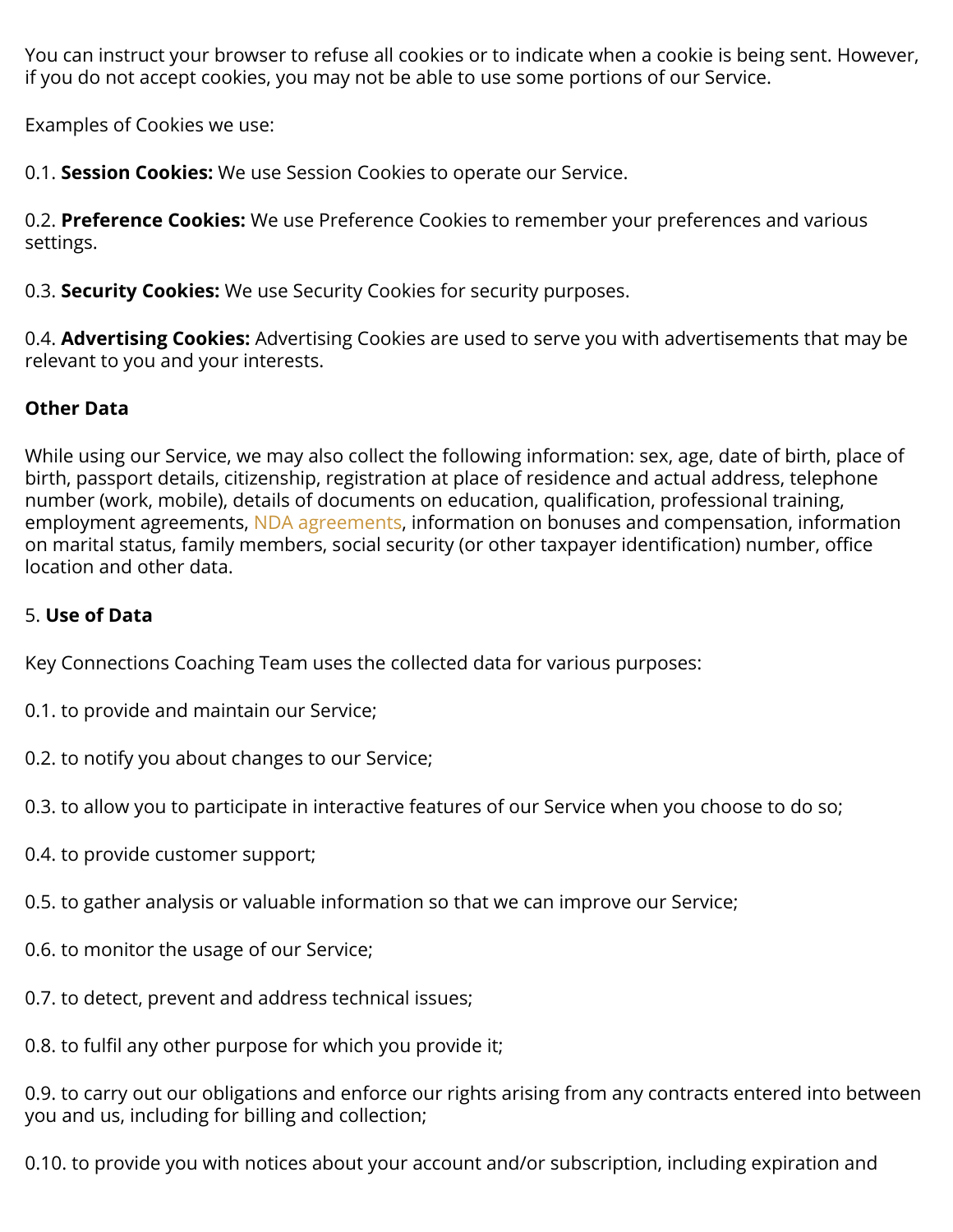renewal notices, email-instructions, etc.;

0.11. to provide you with news, special offers and general information about other goods, services and events which we offer that are similar to those that you have already purchased or enquired about unless you have opted not to receive such information;

0.12. in any other way we may describe when you provide the information;

0.13. for any other purpose with your consent.

#### 6. **Retention of Data**

We will retain your Personal Data only for as long as is necessary for the purposes set out in this Privacy Policy. We will retain and use your Personal Data to the extent necessary to comply with our legal obligations (for example, if we are required to retain your data to comply with applicable laws), resolve disputes, and enforce our legal agreements and policies.

We will also retain Usage Data for internal analysis purposes. Usage Data is generally retained for a shorter period, except when this data is used to strengthen the security or to improve the functionality of our Service, or we are legally obligated to retain this data for longer time periods.

## 7. **Transfer of Data**

Your information, including Personal Data, may be transferred to – and maintained on – computers located outside of your state, province, country or other governmental jurisdiction where the data protection laws may differ from those of your jurisdiction.

If you are located outside United States and choose to provide information to us, please note that we transfer the data, including Personal Data, to United States and process it there.

Your consent to this Privacy Policy followed by your submission of such information represents your agreement to that transfer.

Key Connections Coaching Team will take all the steps reasonably necessary to ensure that your data is treated securely and in accordance with this Privacy Policy and no transfer of your Personal Data will take place to an organisation or a country unless there are adequate controls in place including the security of your data and other personal information.

#### 8. **Disclosure of Data**

We may disclose personal information that we collect, or you provide:

#### 0.1. **Business Transaction.**

If we or our subsidiaries are involved in a merger, acquisition or asset sale, your Personal Data may be transferred.

#### 0.2. **Other cases. We may disclose your information also:**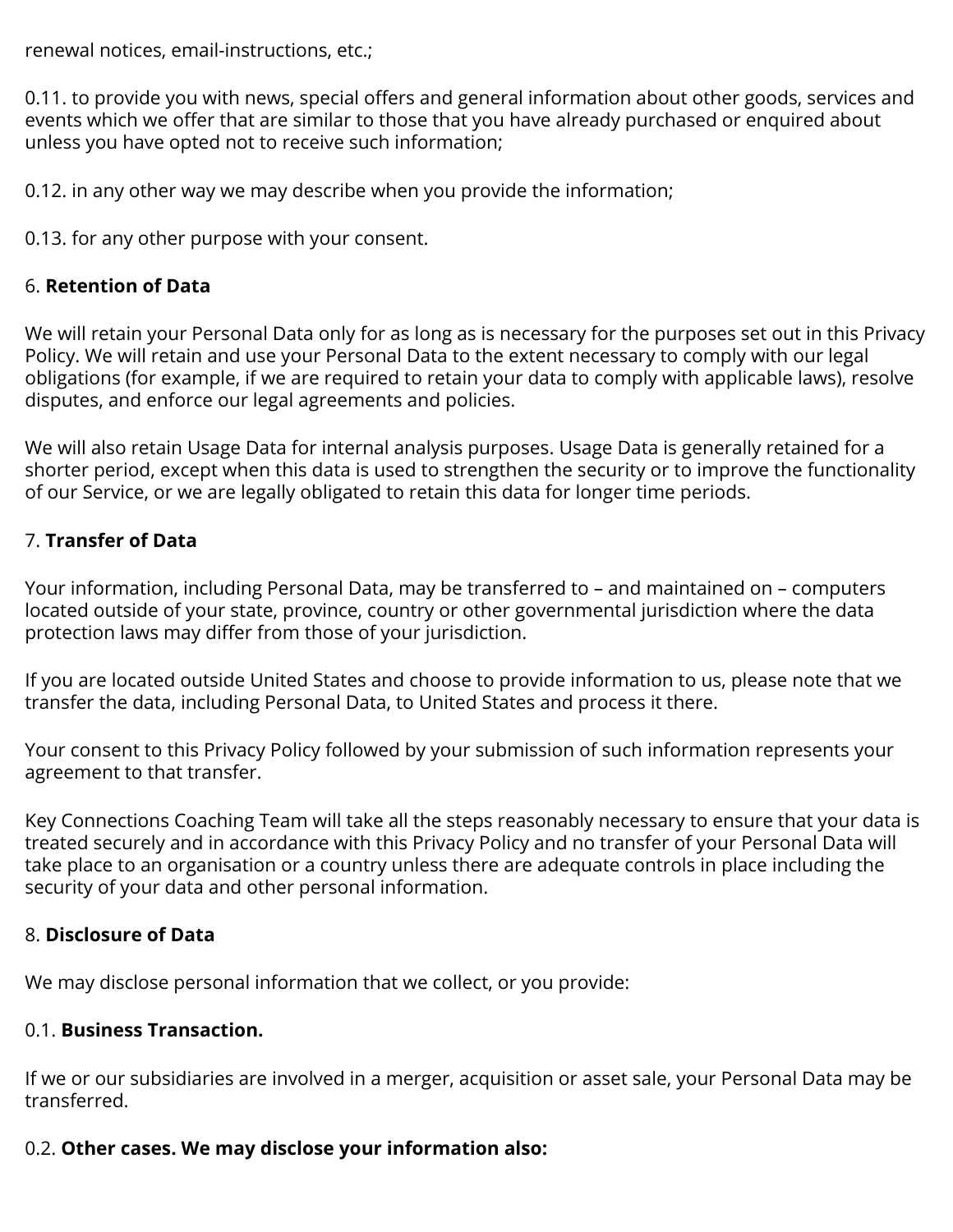0.2.1. to our subsidiaries and affiliates;

0.2.2. to contractors, service providers, and other third parties we use to support our business;

0.2.3. to fulfill the purpose for which you provide it;

0.2.4. for the purpose of including your company's logo on our website;

0.2.5. for any other purpose disclosed by us when you provide the information;

0.2.6. with your consent in any other cases;

0.2.7. if we believe disclosure is necessary or appropriate to protect the rights, property, or safety of the Company, our customers, or others.

# 9. **Security of Data**

The security of your data is important to us but remember that no method of transmission over the Internet or method of electronic storage is 100% secure. While we strive to use commercially acceptable means to protect your Personal Data, we cannot guarantee its absolute security.

# 10. **Your Data Protection Rights Under General Data Protection Regulation (GDPR)**

If you are a resident of the European Union (EU) and European Economic Area (EEA), you have certain data protection rights, covered by GDPR.

We aim to take reasonable steps to allow you to correct, amend, delete, or limit the use of your Personal Data.

If you wish to be informed what Personal Data we hold about you and if you want it to be removed from our systems, please email us at [keyconnectionsreply@gmail.com](mailto:keyconnectionsreply@gmail.com).

In certain circumstances, you have the following data protection rights:

0.1. the right to access, update or to delete the information we have on you;

0.2. the right of rectification. You have the right to have your information rectified if that information is inaccurate or incomplete;

0.3. the right to object. You have the right to object to our processing of your Personal Data;

0.4. the right of restriction. You have the right to request that we restrict the processing of your personal information;

0.5. the right to data portability. You have the right to be provided with a copy of your Personal Data in a structured, machine-readable and commonly used format;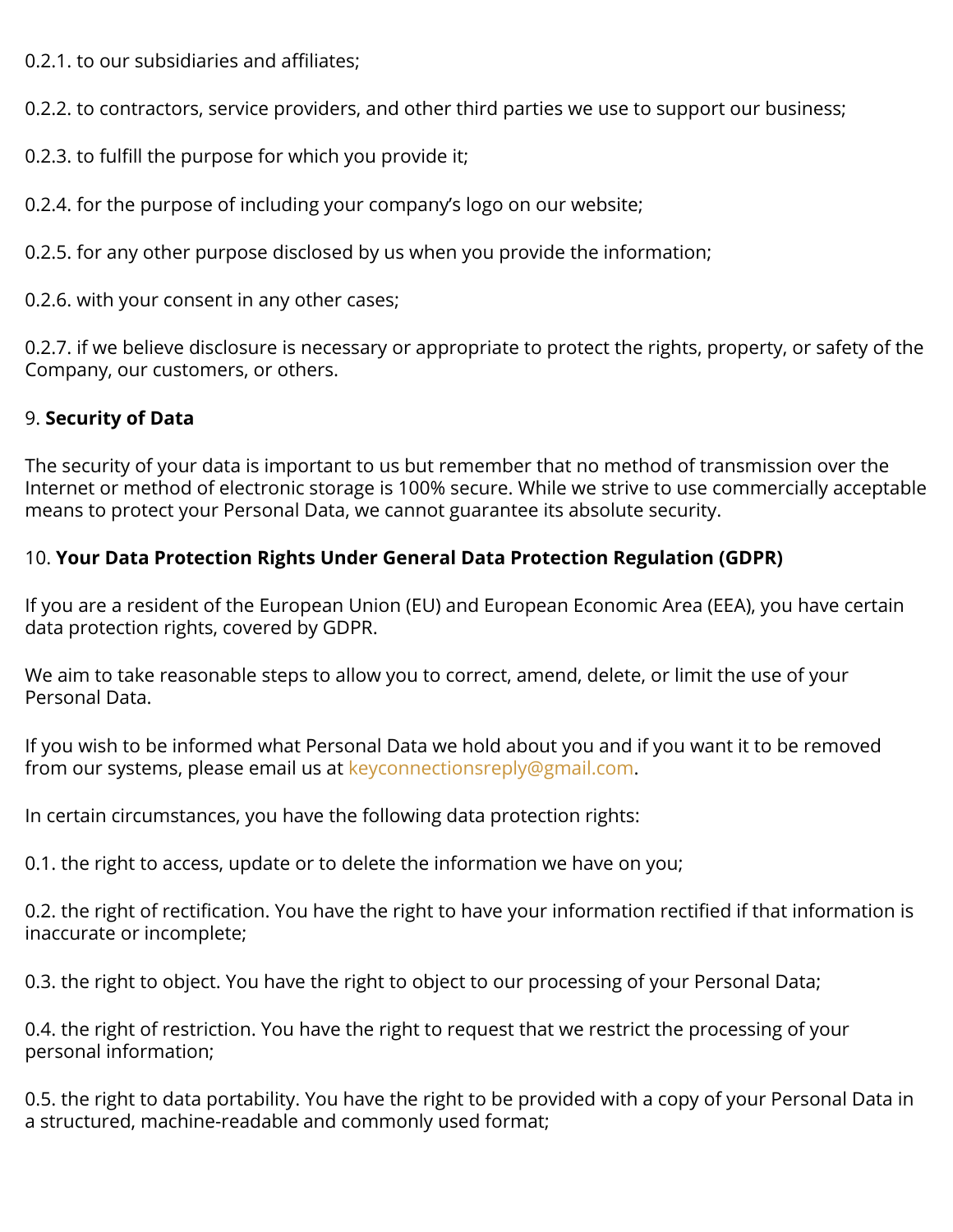0.6. the right to withdraw consent. You also have the right to withdraw your consent at any time where we rely on your consent to process your personal information;

Please note that we may ask you to verify your identity before responding to such requests. Please note, we may not able to provide Service without some necessary data.

You have the right to complain to a Data Protection Authority about our collection and use of your Personal Data. For more information, please contact your local data protection authority in the European Economic Area (EEA).

# 11. **Your Data Protection Rights under the California Privacy Protection Act (CalOPPA)**

CalOPPA is the first state law in the nation to require commercial websites and online services to post a privacy policy. The law's reach stretches well beyond California to require a person or company in the United States (and conceivable the world) that operates websites collecting personally identifiable information from California consumers to post a conspicuous privacy policy on its website stating exactly the information being collected and those individuals with whom it is being shared, and to comply with this policy.

According to CalOPPA we agree to the following:

0.1. users can visit our site anonymously;

0.2. our Privacy Policy link includes the word "Privacy", and can easily be found on the home page of our website;

0.3. users will be notified of any privacy policy changes on our Privacy Policy Page;

0.4. users are able to change their personal information by emailing us at [keyconnectionsreply@gmail.com](mailto:keyconnectionsreply@gmail.com).

Our Policy on "Do Not Track" Signals:

We honor Do Not Track signals and do not track, plant cookies, or use advertising when a Do Not Track browser mechanism is in place. Do Not Track is a preference you can set in your web browser to inform websites that you do not want to be tracked.

You can enable or disable Do Not Track by visiting the Preferences or Settings page of your web browser.

## 12. **Your Data Protection Rights under the California Consumer Privacy Act (CCPA)**

If you are a California resident, you are entitled to learn what data we collect about you, ask to delete your data and not to sell (share) it. To exercise your data protection rights, you can make certain requests and ask us:

#### **0.1. What personal information we have about you. If you make this request, we will return to you:**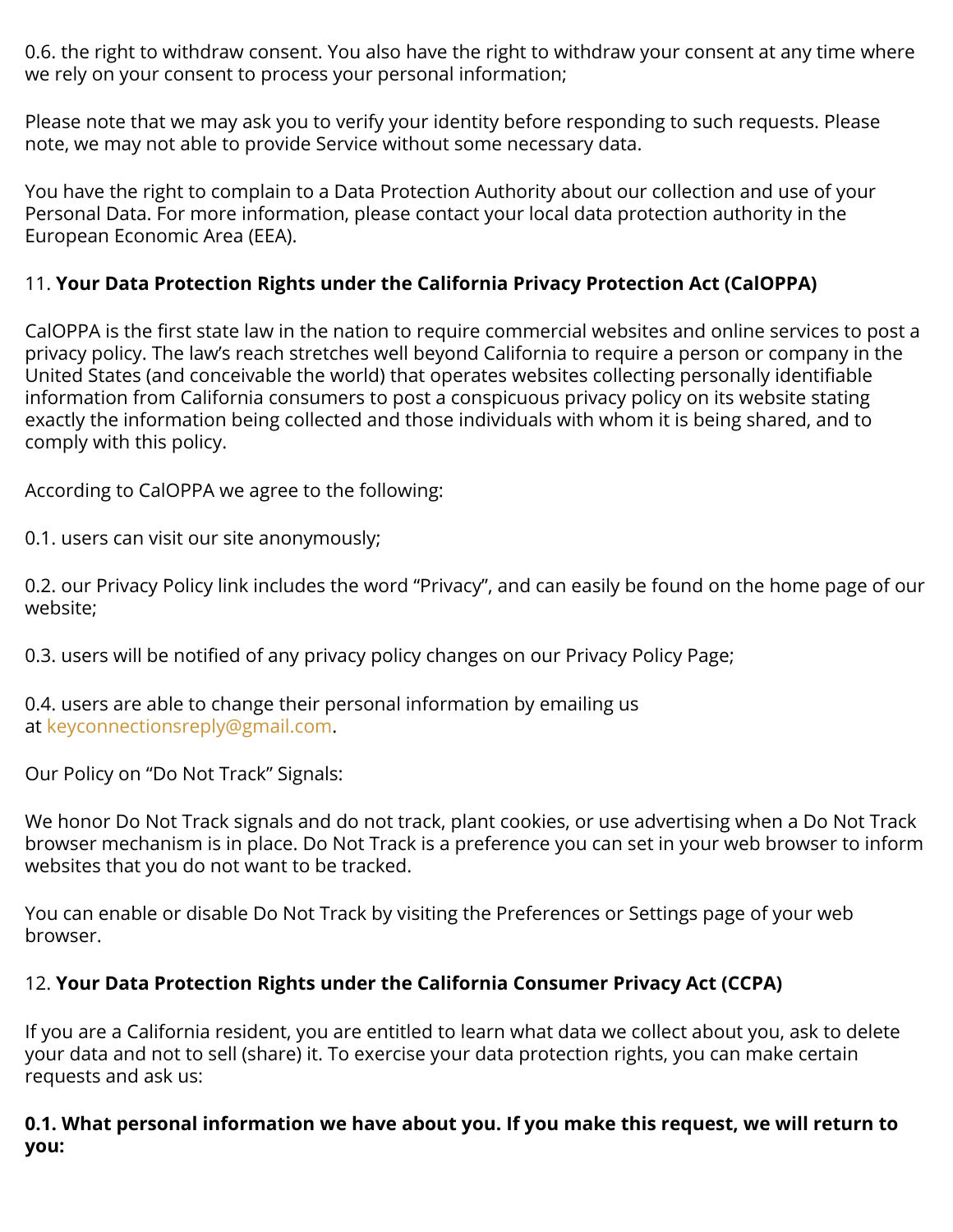0.0.1. The categories of personal information we have collected about you.

0.0.2. The categories of sources from which we collect your personal information.

0.0.3. The business or commercial purpose for collecting or selling your personal information.

0.0.4. The categories of third parties with whom we share personal information.

0.0.5. The specific pieces of personal information we have collected about you.

0.0.6. A list of categories of personal information that we have sold, along with the category of any other company we sold it to. If we have not sold your personal information, we will inform you of that fact.

0.0.7. A list of categories of personal information that we have disclosed for a business purpose, along with the category of any other company we shared it with.

Please note, you are entitled to ask us to provide you with this information up to two times in a rolling twelve-month period. When you make this request, the information provided may be limited to the personal information we collected about you in the previous 12 months.

**0.2. To delete your personal information. If you make this request, we will delete the personal information we hold about you as of the date of your request from our records and direct any service providers to do the same. In some cases, deletion may be accomplished through deidentification of the information. If you choose to delete your personal information, you may not be able to use certain functions that require your personal information to operate.**

**0.3. To stop selling your personal information. We don't sell or rent your personal information to any third parties for any purpose. We do not sell your personal information for monetary consideration. However, under some circumstances, a transfer of personal information to a third party, or within our family of companies, without monetary consideration may be considered a "sale" under California law. You are the only owner of your Personal Data and can request disclosure or deletion at any time.**

If you submit a request to stop selling your personal information, we will stop making such transfers.

Please note, if you ask us to delete or stop selling your data, it may impact your experience with us, and you may not be able to participate in certain programs or membership services which require the usage of your personal information to function. But in no circumstances, we will discriminate against you for exercising your rights.

To exercise your California data protection rights described above, please send your request(s) by email: [keyconnectionsreply@gmail.com](mailto:keyconnectionsreply@gmail.com).

Your data protection rights, described above, are covered by the CCPA, short for the California Consumer Privacy Act. To find out more, visit the official California Legislative Information website. The CCPA took effect on 01/01/2020.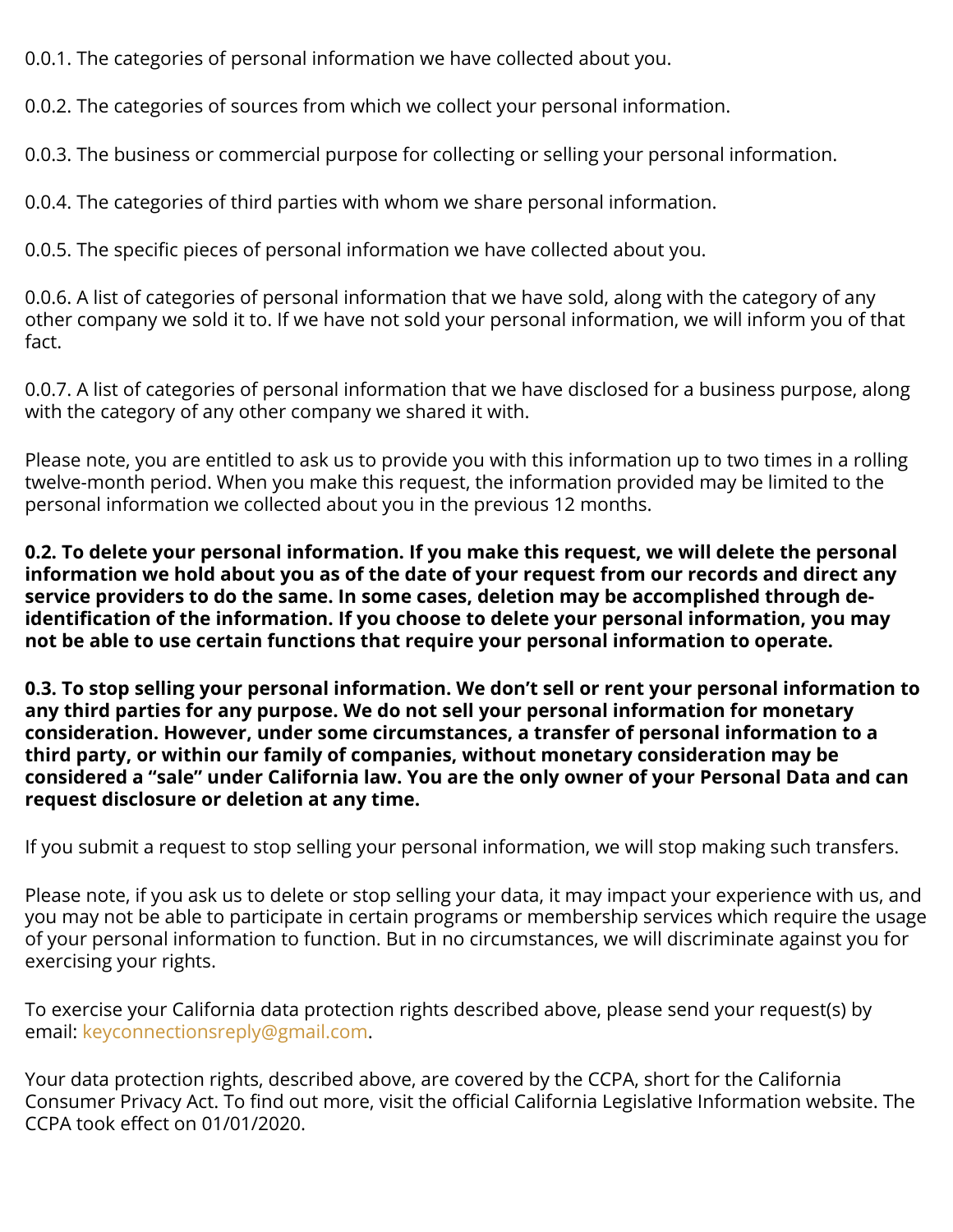## 13. **Service Providers**

We may employ third party companies and individuals to facilitate our Service (**"Service Providers"**), provide Service on our behalf, perform Service-related services or assist us in analysing how our Service is used.

These third parties have access to your Personal Data only to perform these tasks on our behalf and are obligated not to disclose or use it for any other purpose.

### 14. **Analytics**

We may use third-party Service Providers to monitor and analyze the use of our Service.

## 15. **CI/CD tools**

We may use third-party Service Providers to automate the development process of our Service.

## 16. **Behavioral Remarketing**

We may use remarketing services to advertise on third party websites to you after you visited our Service. We and our third-party vendors use cookies to inform, optimise and serve ads based on your past visits to our Service.

## 17. **Payments**

We may provide paid products and/or services within Service. In that case, we use third-party services for payment processing (e.g. payment processors).

We will not store or collect your payment card details. That information is provided directly to our thirdparty payment processors whose use of your personal information is governed by their Privacy Policy. These payment processors adhere to the standards set by PCI-DSS as managed by the PCI Security Standards Council, which is a joint effort of brands like Visa, Mastercard, American Express and Discover. PCI-DSS requirements help ensure the secure handling of payment information.

#### 18. **Links to Other Sites**

Our Service may contain links to other sites that are not operated by us. If you click a third party link, you will be directed to that third party's site. We strongly advise you to review the Privacy Policy of every site you visit.

We have no control over and assume no responsibility for the content, privacy policies or practices of any third party sites or services.

## 19. **Children's Privacy**

Our Services are not intended for use by children under the age of 18 (**"Child"** or **"Children"**).

We do not knowingly collect personally identifiable information from Children under 18. If you become